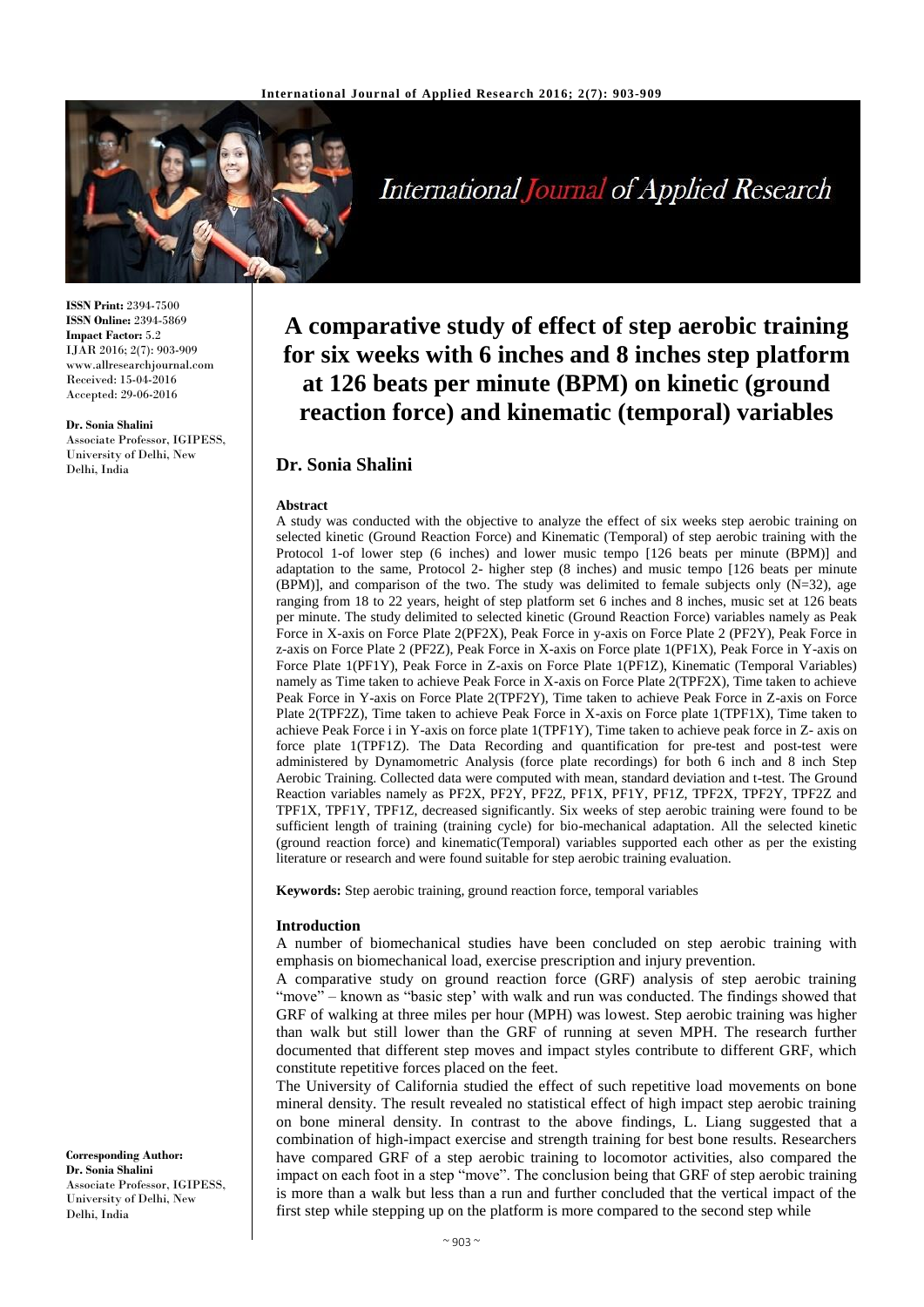stepping up. But the first step stepping down recorded the maximum vertical impact among the four counts of a basic step. A number of investigators conducted studies on various ground reaction force of step heights, stepping tempo, weighted vest etc. in search of safe methods to make the step aerobic training more and more challenging.

But further research is needed to know GFR of varying step height with varying music tempo (within the prescribed safety limits) to know the safest way to progress as the fitness level of the participants.

A number of researchers have been working on the effect of impact forces. Researches by Hecko and Finch state that during the step cycle in a step aerobics training, the highest mechanical load is experienced when the first foot in stepping down. Hence the research scholar has considered these variables in the study.

There are different protocol of training and testing of step aerobic but not bio-mechanically validated about the biomechanical adaptation. The question to be answered that whether a height of step of 6 inches with music (i.e. 126 beats per minute) vs height of step of 8 inches with music (i.e. 126 beats per minute) for six weeks, 5 days per week with a duration of 30 minutes can lead to bio-mechanical adaptation i.e. Ground Reaction Force (GRF) parameters.

The study by C.H. Turner *et al*., (2003) observed that the osteogenic potential of physical activity is determined by the magnitude of the external load, the dynamic nature of the load, the rate at which the load is introduced, and the duration of the loading bout [1]. Weight-bearing activities that introduce stress to the skeleton through either ground reaction force (GRF) (e.g., running, jumping) or highintensity joint reaction forces (e.g., weight lifting) have a greater impact on bone mineral accretion than weightsupported activities produce (e.g., bicycling, swimming), and may be more effective in reducing future risk of osteoporosis [2] .

# **Methodology**

32 female subjects were selected for the purpose of the study. 16 female subjects were selected for the protocol 1 - Step Height of 6 inches and music speed of 126BPM. 16

female subjects were selected for the protocol 2 - Step Height of 8 inches and music speed of 126 BPM. The age of the subjects ranged from 18 years to 22 years. Training for 30 min. (which included 5 min. for warm up and cool down), 5 times a week for 6 weeks for each protocol. The nature of the study and the procedure of the testing was explained to all the volunteers in advance before the experimentation was conducted. The following Kinetic (Ground Reaction Force) Variables were selected for the study:-  $PF2X$  = Peak Force in X-axis on Force Plate 2 mounted on logs of wood,  $PF2Y = Peak$  Force in Y-axis on Force Plate 2 mounted on logs of wood, PF2Z = Peak Force in Z-axis on Force Plate 2 mounted on logs of wood, PF1X  $=$  Peak Force in X-axis on Force plate 1 mounted on the floor adjacent to the step platform,  $PF1Y = Peak$  Force in Yaxis on Force Plate 1 mounted on the floor adjacent to the step platform,  $PF1Z = Peak$  Force in Z-axis on Force Plate 1 mounted on the floor adjacent to the step platform.  $TPF2X =$ Time taken to achieve Peak Force in X-axis on Force Plate 2 mounted on logs of wood. TPF2Y = Time taken to achieve Peak Force in Y-axis on Force Plate 2 mounted on logs of wood. TPF2 $Z =$  Time taken to achieve Peak Force in  $Z$ -axis on Force Plate 2 mounted on logs of wood. TPF1 $X = Time$ taken to achieve Peak Force in X-axis on Force plate 1 mounted on the floor adjacent to the step platform. TPF1 $Y =$ Time taken to achieve Peak Force i in Y-axis on Force Plate 1 mounted on the floor adjacent to the step platform. TPF1Z = Time taken to achieve Peak Force in Z-axis on Force Plate 1 mounted on the floor adjacent to the step platform.

The study was conducted by adopting test-retest design. According to the design of the study, all the subjects were tested (pre-test) before step aerobic training. Thereafter, step aerobic training was given for a period of six weeks to the selected subjects as per the protocol. After six weeks of training the subjects were retested (post-test). The recording was taken at Human Ergonomics Laboratory, DIPAS, Delhi. Each recording duration was 10 seconds for each subject. Note: The post-test was conducted for subjects who had completed their respective training protocols for a minimum of five days a week for a period of six weeks.



**Fig 1:** Aerobic training set up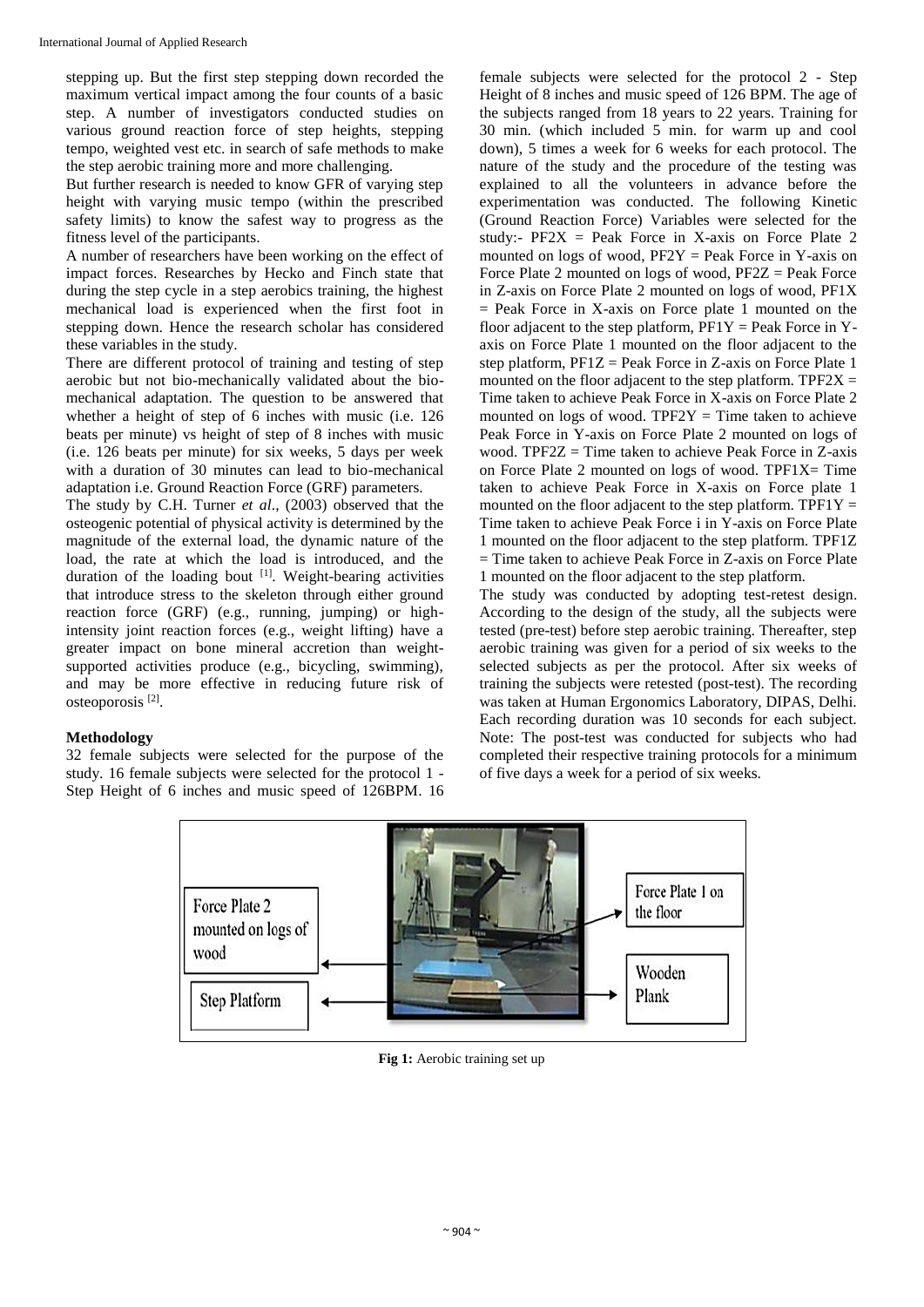| <b>Abbreviations</b> | Name of variables                                                                                                 |
|----------------------|-------------------------------------------------------------------------------------------------------------------|
| PF2X                 | Peak Force in X-axis on Force Plate 2 mounted on logs of wood.                                                    |
| PF2Y                 | Peak Force in y-axis on Force Plate 2 mounted on logs of wood.                                                    |
| PF <sub>2</sub> Z    | Peak Force in z-axis on Force Plate 2 mounted on logs of wood.                                                    |
| PF1X                 | Peak Force in X-axis on Force plate 1 mounted on the floor adjacent to the step platform                          |
| PF1Y                 | Peak Force in Y-axis on Force Plate 1 mounted on the floor adjacent to the step platform                          |
| PF1Z                 | Peak Force in Z-axis on Force Plate 1 mounted on the floor adjacent to the step platform                          |
| TPF2X                | Time taken to achieve Peak Force in X-axis on Force Plate 2 mounted on logs of wood                               |
| TPF2Y                | Time taken to achieve Peak Force in Y-axis on Force Plate 2 mounted on logs of wood                               |
| TPF2Z                | Time taken to achieve Peak Force in Z-axis on Force Plate 2 mounted on logs of wood                               |
| TPF1X                | Time taken to achieve Peak Force in X-axis on Force plate 1 mounted on the floor adjacent to the step platform.   |
| TPF1Y                | Time taken to achieve Peak Force i in Y-axis on Force Plate 1 mounted on the floor adjacent to the step platform. |
| TPF1Z                | Time taken to achieve Peak Force in Z-axis on Force Plate 1 mounted on the floor adjacent to the step platform    |
| Pre-test             | Test conducted before starting the experimental treatment                                                         |
| Post-test            | Test conducted after six weeks of step aerobic training.                                                          |

## **Table 1:** List of abbreviations

### **Statistical analysis**

The data obtained was analyzed by computing the mean, standard deviation and two tail 't' test by difference method was computed to these paired observations of protocol experiment for the selected kinetic (ground reaction force) variables. The research hypothesis was tested using the following formula:

$$
t = \frac{\Sigma d}{\sqrt{\frac{N\Sigma d^2 - (\Sigma d)^2}{N}}}
$$

Where,

 $N =$  Sample Size

Σd = Sum Total of Difference between Pre-test and Post-test Σd2 = Sum Total of Square of Difference between Pre-test and Post-test

 $(\Sigma d)$ 2 = Whole Square of Sum of Difference between Pretest and Post-test

The level of significance chosen was 0.05 for testing the hypothesis.

| Table 2: Effect of step aerobic training on ground reaction force after six weeks with 6 inch step platform at 126 beats per minute (BPM) on |  |
|----------------------------------------------------------------------------------------------------------------------------------------------|--|
| kinetic (Ground reaction force) and kinematic (Temporal) variables. Protocol 1                                                               |  |

| S. No. | <b>Variable</b>   | <b>Test</b> | Mean   | <b>SD</b> | $\Sigma$ D | $\Sigma$ D <sub>2</sub> | $(\Sigma D)2$ | $\mathbf{t}$ |
|--------|-------------------|-------------|--------|-----------|------------|-------------------------|---------------|--------------|
| 1.     | PF <sub>2</sub> X | pre-test    | 48.43  | 12.44     | 976.02     | 46691.42                | 952615.52     | $7.50*$      |
|        |                   | post-test   | 34.36  | 18.65     |            |                         |               |              |
| 2.     | PF2Y              | Pre-test    | 50.29  | 18.13     | 575.00     | 19049.02                | 330622.99     | $6.16*$      |
|        |                   | Post-test   | 49.04  | 13.47     |            |                         |               |              |
| 3.     | PF <sub>2</sub> Z | Pre-test    | 543.75 | 64.99     | 801.90     | 29390.06                | 643041.64     | $8.32*$      |
|        |                   | Post-test   | 541.39 | 75.36     |            |                         |               |              |
| 4.     | PF1X              | Pre-test    | 43.71  | 15.69     | 895.79     | 48868.87                | 802439.45     | $5.81*$      |
|        |                   | Post-test   | 44.98  | 21.15     |            |                         |               |              |
| 5.     | PF1Y              | Pre-test    | 51.50  | 16.40     | 786.81     | 27883.23                | 619068.84     | $8.52*$      |
|        |                   | Post-test   | 60.97  | 31.08     |            |                         |               |              |
| 6.     | PF1Z              | Pre-test    | 803.97 | 149.44    | 2369.15    | 279421.59               | 4620.49       | $4.48*$      |
|        |                   | Post-test   | 801.74 | 139.07    |            |                         |               |              |
| 7.     | TPF2X             | Pre-test    | 2.11   | 0.51      | 34.62      | 68.41                   | 1198.54       | $6.22*$      |
|        |                   | Post-test   | 2.55   | 0.35      |            |                         |               |              |
| 8.     | TPF2Y             | Pre-test    | 1.55   | 1.05      | 80.76      | 476.76                  | 6522.18       | 4.89*        |
|        |                   | Post-test   | 3.63   | 2.87      |            |                         |               |              |
| 9.     | TPF2Z             | Pre-test    | 1.89   | 0.91      | 30.74      | 45.27                   | 944.95        | $7.75*$      |
|        |                   | Post-test   | 2.55   | 0.90      |            |                         |               |              |
| 10.    | TPF1X             | Pre-test    | 5.53   | 0.78      | 67.88      | 176.91                  | 4607.69       | $11.83*$     |
|        |                   | Post-test   | 6.27   | 1.91      |            |                         |               |              |
| 11.    | TPF1Y             | Pre-test    | 8.07   | 1.57      | 118.69     | 4327.43                 | 14086.15      | 1.90(NS)     |
|        |                   | Post-test   | 5.93   | 1.39      |            |                         |               |              |
| 12.    | TPF1Z             | Pre-test    | 7.02   | 1.55      | 51.24      | 113.20                  | 2625.54       | $9.18*$      |
|        |                   | Post-test   | 5.42   | 2.00      |            |                         |               |              |

Notes:  $N = 16$ , Time = ms, significance level = 0.05<sup>\*</sup>, NS = not significant at level.05

 $PF2X = Peak$  Force in X-axis on Force Plate 2 mounted on step platform

 $PF2Y = Peak Force in y-axis on Force Plate 2 mounted on step platform$ 

PF2Z = Peak Force in z-axis on Force Plate 2 mounted on step platform

PF1X = Peak Force in X-axis on Force plate 1 mounted on the floor adjacent to the step platform.

PF1Y = Peak Force in Y-axis on Force Plate 1 mounted on the floor adjacent to the step platform.

PF1Z = Peak Force in Z-axis on Force Plate 1 mounted on the floor adjacent to the step platform.

 $TPF2X = Time$  to Peak Force in X-axis on Force Plate 2 mounted on step platform

 $TPF2Y = Time$  to Peak Force in Y-axis on Force Plate 2 mounted on step platform

TPF2Z = Time to Peak Force in Z-axis on Force Plate 2 mounted on step platform

TPF1X= Time to Peak Force in X-axis on Force plate 1 mounted on the floor adjacent to the step platform.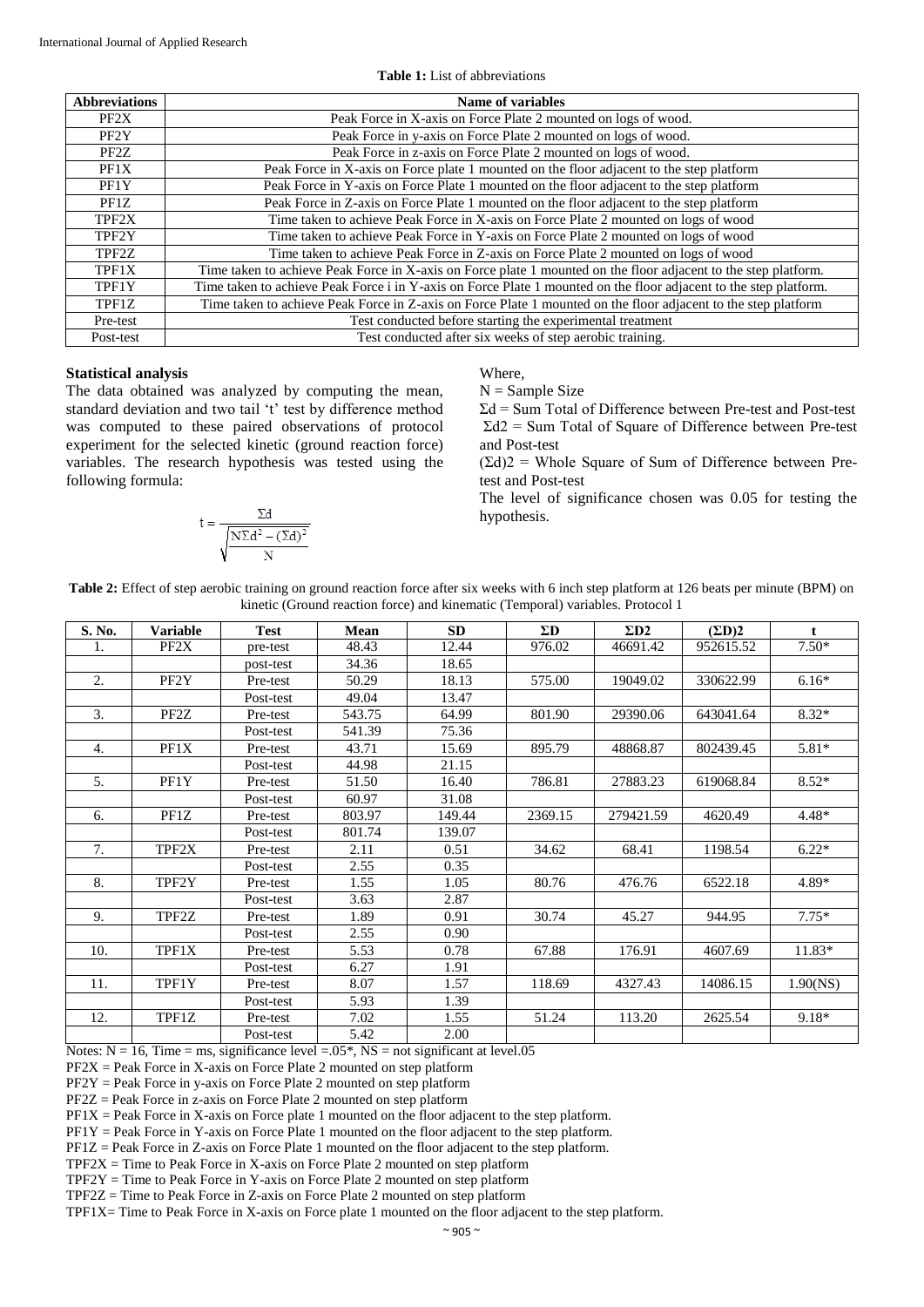$TPF1Y = Time$  to Peak Force i in Y-axis on Force Plate 1 mounted on the floor adjacent to the step platform. TPF1Z = Time to Peak Force in Z-axis on Force Plate 1 mounted on the floor adjacent to the step platform. Pre-test =Test conducted before starting the experimental treatment. Post-test=Test conducted after six weeks of step aerobic training.

The analysis of data in Table-2 documented the Mean, Standard Deviation and 't' ratio of Kinetic(Ground Reaction Force) variables PF1X, PF1Y, PF1Z, PF2X, PF2Y, PF1Z, TPF1X,TPF1Y, TPF1Z, TPF2X, TPF2Y and TPF2Z recorded at Pre-Test and Post-test of Protocol 2. According to the table the mean and standard Deviation of PF2X (pretest) was  $48.43 \pm 12.44$  and post-test was  $34.36 \pm 18.65$ , with significant 't' ratio ( $t= 7.50$ ) at 05 level. Mean and standard deviation of PF2Y pretest was  $50.29 \pm 18.13$  and post-test was  $49.04 \pm 13.47$  with significant 't' ratio (t= 6.16) at.05 level. Mean and standard deviation of PF2Z pre-test was 543.75  $\pm$  75.36 and post-test was 541.39  $\pm$  63.39 with significant 't' ratio (t= 8.32) at.05 level. Mean and standard deviation of PF1X pre-test was  $43.71 \pm 15.69$  and post-test was  $44.98 \pm 21.15$  with significant 't' ratio (t= 5.81) at.05 level. Mean and standard deviation of PF1Y pre-test was 51.50  $\pm$  16.40 and post-test was 60.97  $\pm$  21.08 with significant 't' ratio (t= 8.52) at.05 level. Mean and standard

deviation of PF1Z pre-test was 803.97± 149.44 and post-test was  $801.74 \pm 139.07$  with significant 't' ratio (t= 4.48) at.05 level. Mean and standard deviation of TPF2X pre-test was  $2.11 \pm 0.51$  and post-test was  $2.55 \pm 0.35$  with significant 't' ratio ( $t= 6.22$ ) at 05 level. Mean and standard deviation of TPF2Y pre-test was  $1.55 \pm 0.05$  and post-test was  $3.63 \pm 1.55 \pm 0.05$ 2.87 with significant 't' ratio ( $t= 4.89$ ) at.05 level. Mean and standard deviation of TPF2Z pre-test was 1.89± 0.91and post-test was  $2.55 \pm 0.90$  with significant 't' ratio (t= 7.75) at.05 level. Mean and standard deviation of TPF1X pre-test was  $5.53 \pm 0.78$  post-test was  $6.27 \pm 1.91$  with significant 't' ratio ( $t= 11.83$ ) at.05 level. Mean and standard deviation of TPF1Y pre-test was  $8.07 \pm 1.57$  post-test was  $5.93 \pm 1.39$  with insignificant 't' ratio (t= 1.90) at.05 level. Mean and standard deviation of TPF1Z pre-test was  $7.02 \pm 1.55$  posttest was  $5.42 \pm 2.00$  with significant 't' ratio (t= 9.18) at.05 level.

**Table 3:** Effect of step aerobic training for six weeks with 8 inch step platform at 126 beats per minute (BPM) on kinetic (ground reaction forces) and kinematic (temporal) variables. Protocol 2.

| S. No. | <b>Variable</b> | <b>Test</b> | Mean    | <b>SD</b> | $\Sigma$ D | $\Sigma_{D2}$ | $(\Sigma D)2$ | $\mathbf{f}$ |
|--------|-----------------|-------------|---------|-----------|------------|---------------|---------------|--------------|
| 1.     | PF2X            | pre-test    | 66.66   | 12.93     | 1551.63    | 103701.55     | 2407552.94    | $9.20*$      |
|        |                 | post-test   | 72.60   | 14.81     |            |               |               |              |
| 2.     | PF2Y            | Pre-test    | 79.22   | 13.31     | 3094.43    | 469543.28     | 9575527.76    | $7.50*$      |
|        |                 | Post-test   | 167.27  | 48.84     |            |               |               |              |
| 3.     | PF2Z            | Pre-test    | 795.55  | 71.81     | 2118.67    | 233354.71     | 4488750.64    | $6.94*$      |
|        |                 | Post-test   | 792.23  | 72.16     |            |               |               |              |
| 4.     | PF1X            | Pre-test    | 111.08  | 24.76     | 2679.22    | 330578.07     | 7178200.19    | $8.22*$      |
|        |                 | Post-test   | 75.21   | 25.53     |            |               |               |              |
| 5.     | PF1Y            | Pre-test    | 112.78  | 47.31     | 3635.10    | 769301.67     | 13213928.00   | $6.09*$      |
|        |                 | Post-test   | 96.33   | 22.17     |            |               |               |              |
| 6.     | PF1Z            | Pre-test    | 1199.34 | 197.02    | 5313.11    | 1619798.23    | 10164.57      | $4.18*$      |
|        |                 | Post-test   | 1042.78 | 117.77    |            |               |               |              |
| 7.     | TPF2X           | Pre-test    | 1.33    | 0.92      | 55.98      | 119.94        | 3133.76       | $11.93*$     |
|        |                 | Post-test   | 2.98    | 0.88      |            |               |               |              |
| 8.     | TPF2Y           | Pre-test    | 1.25    | 0.85      | 55.32      | 120.23        | 3060.30       | $11.15*$     |
|        |                 | Post-test   | 2.98    | 0.70      |            |               |               |              |
| 9.     | TPF2Z           | Pre-test    | 1.15    | 0.79      | 49.46      | 111.50        | 2446.29       | $8.35*$      |
|        |                 | Post-test   | 2.69    | 0.87      |            |               |               |              |
| 10.    | TPF1X           | Pre-test    | 5.34    | 0.34      | 70.94      | 196.74        | 5032.48       | $11.29*$     |
|        |                 | Post-test   | 6.75    | 1.21      |            |               |               |              |
| 11.    | TPF1Y           | Pre-test    | 5.62    | 1.42      | 57.78      | 171.20        | 3338.53       | $7.07*$      |
|        |                 | Post-test   | 6.52    | 1.32      |            |               |               |              |
| 12.    | TPF1Z           | Pre-test    | 5.30    | 0.70      | 53.32      | 114.40        | 2843.02       | $10.55*$     |
|        |                 | Post-test   | 6.96    | 1.01      |            |               |               |              |

Notes:  $N = 16$ , Time = ms, significance level = 0.05<sup>\*</sup>, NS = not significant at level.05

 $PF2X = Peak Force in X-axis on Force Plate 2 mounted on step platform$ 

PF2Y = Peak Force in y-axis on Force Plate 2 mounted on step platform

PF2Z = Peak Force in z-axis on Force Plate 2 mounted on step platform

 $PF1X = Peak Force in X-axis on Force plate 1 mounted on the floor adiacent to the step platform.$ 

PF1Y = Peak Force in Y-axis on Force Plate 1 mounted on the floor adjacent to the step platform.

PF1Z = Peak Force in Z-axis on Force Plate 1 mounted on the floor adjacent to the step platform.

 $TPF2X = Time$  to Peak Force in X-axis on Force Plate 2 mounted on step platform

 $TPF2Y = Time$  to Peak Force in Y-axis on Force Plate 2 mounted on step platform

TPF2Z = Time to Peak Force in Z-axis on Force Plate 2 mounted on step platform

TPF1X= Time to Peak Force in X-axis on Force plate 1 mounted on the floor adjacent to the step platform.

 $TPF1Y = Time$  to Peak Force in Y-axis on Force Plate 1 mounted on the floor adjacent to the step platform.

TPF1Z = Time to Peak Force in Z-axis on Force Plate 1 mounted on the floor adjacent to the step platform. Pre-test =Test conducted before starting the experimental treatment.

Post-test=Test conducted after six weeks of step aerobic training.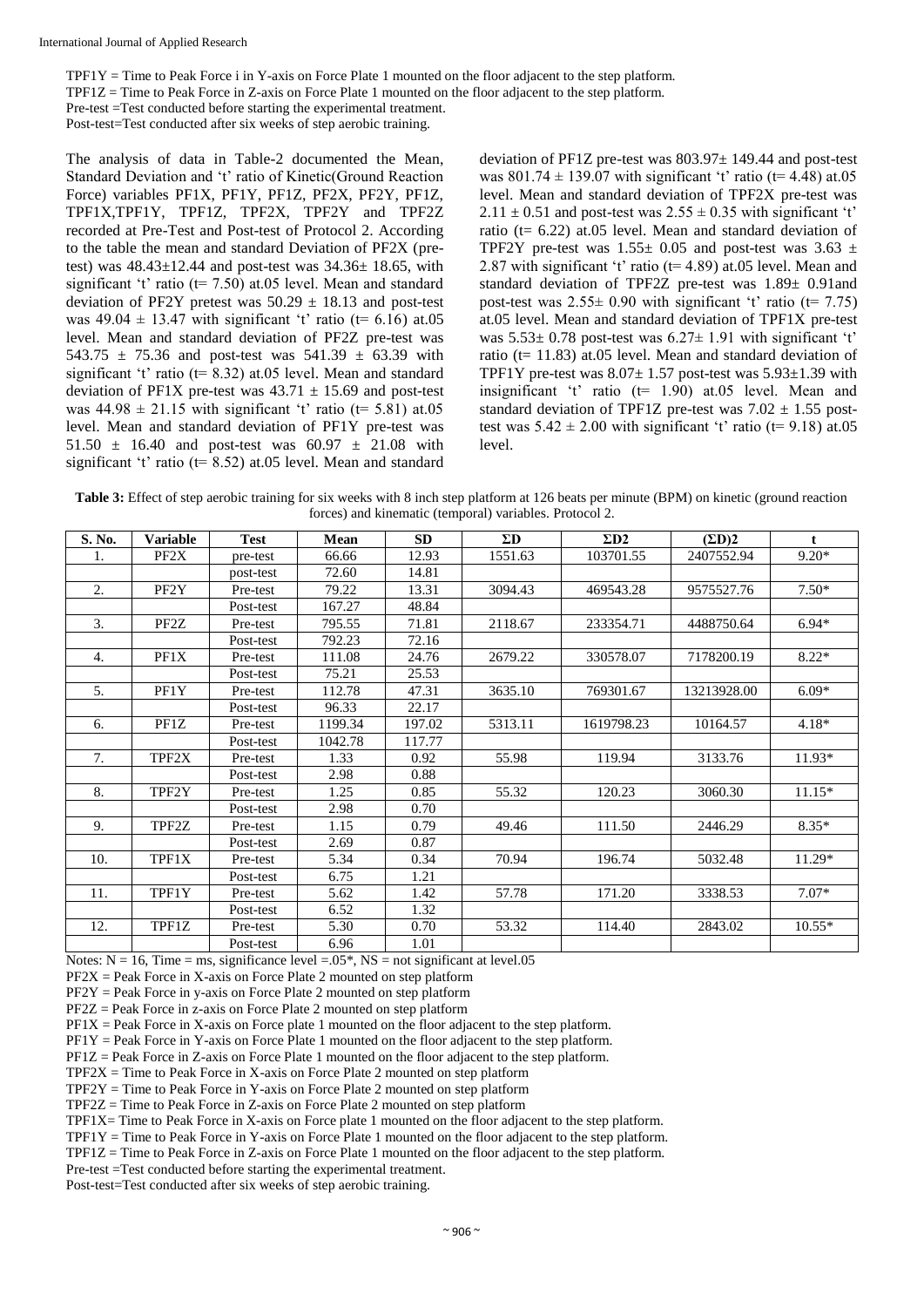The analysis of data in Table-3 documented the Mean, Standard Deviation and 't' ratio of Kinetic(Ground Reaction Force) variables PF1X, PF1Y, PF1Z, PF2X, PF2Y, PF2Z, TPF1X,TPF1Y, TPF1Z, TPF2X, TPF2Y and TPF2Z recorded at Pre-Test and Post-test of Protocol 4. According to the table the Mean and standard deviation of PF2X pretest was  $66.66 \pm 12.93$  and post-test was  $72.60 \pm 14.81$ , with significant 't' ratio (t= 9.20) at.05 level. Mean and standard deviation of PF2Y pre-test was 79.22± 13.31 and post-test was  $167.27 \pm 48.84$  with significant 't' ratio (t= 7.50) at.05 level. Mean and standard deviation of PF2Z pre-test was 795.55± 71.81 post-test was 792.23± 72.16 with significant 't' ratio (t= 6.94) at.05 level. Mean and standard deviation of PF1X pre-test was  $111.08 \pm 24.76$  post-test was  $75.21 \pm$ 25.53 with significant 't' ratio ( $t= 8.22$ ) at.05 level. Mean and standard deviation of PF1Y pre-test was  $112.78 \pm 87.31$ and post-test was  $96.33 \pm 22.17$  with significant 't' ratio (t= 6.09) at.05 level. Mean and standard deviation of PF1Z pretest was  $1199.34 \pm 197.02$  post-test was  $1042.78 \pm 117.77$ with significant 't' ratio (t= 4.18) at.05 level. Mean and standard deviation of TPF2X pre-test was 1.33± 0.92 posttest was  $2.98 \pm 0.88$  with significant 't' ratio (t= 11.93) at.05 level. Mean and standard deviation of TPF2Y pre-test was  $1.25 \pm 0.85$  and post-test was  $2.98 \pm 0.70$  with significant 't' ratio (t= 11.15) at.05 level. Mean and standard deviation of TPF2Z pre-test was  $1.15 \pm 0.79$  and post-test was  $2.69 \pm 0.79$ 0.87 with significant 't' ratio ( $t= 8.35$ ) at.05 level. Mean and standard deviation of TPF1X pre-test was  $5.34 \pm 5.34$  and post-test was  $6.75 \pm 1.21$  with significant 't' ratio (t= 11.29) at.05 level. Mean and standard deviation of TPF1Y pre-test was  $5.62 \pm 0.42$  post-test was  $6.52 \pm 1.32$  with significant 't' ratio (t= 7.07) at.05 level. Mean and standard deviation of TPF1Z pre-test was  $5.62 \pm 0.42$  post-test was  $6.52 \pm 1.32$ with significant 't' ratio ( $t= 7.07$ ) at 0.05 level. Mean and standard deviation of TPF1Z pre-test was  $5.30 \pm 0.70$  posttest was  $6.96\pm 1.01$  with significant 't' ratio (t= 10.55) at.05 level.



**Fig 2:** Comparison among two protocols in regard to the variable PF2X



**Fig 3:** Comparison among two protocols in regard to the variable PF2Y



**Fig 4:** Comparison among four protocols in regard to the variable PF2Z



**Fig 5:** Comparison among two protocols in regard to the variable PF1X



**Fig 6:** Comparison among four protocols in regard to the variable PF1Y



**Fig 7:** Comparison among four protocols in regard to the variable PF1Z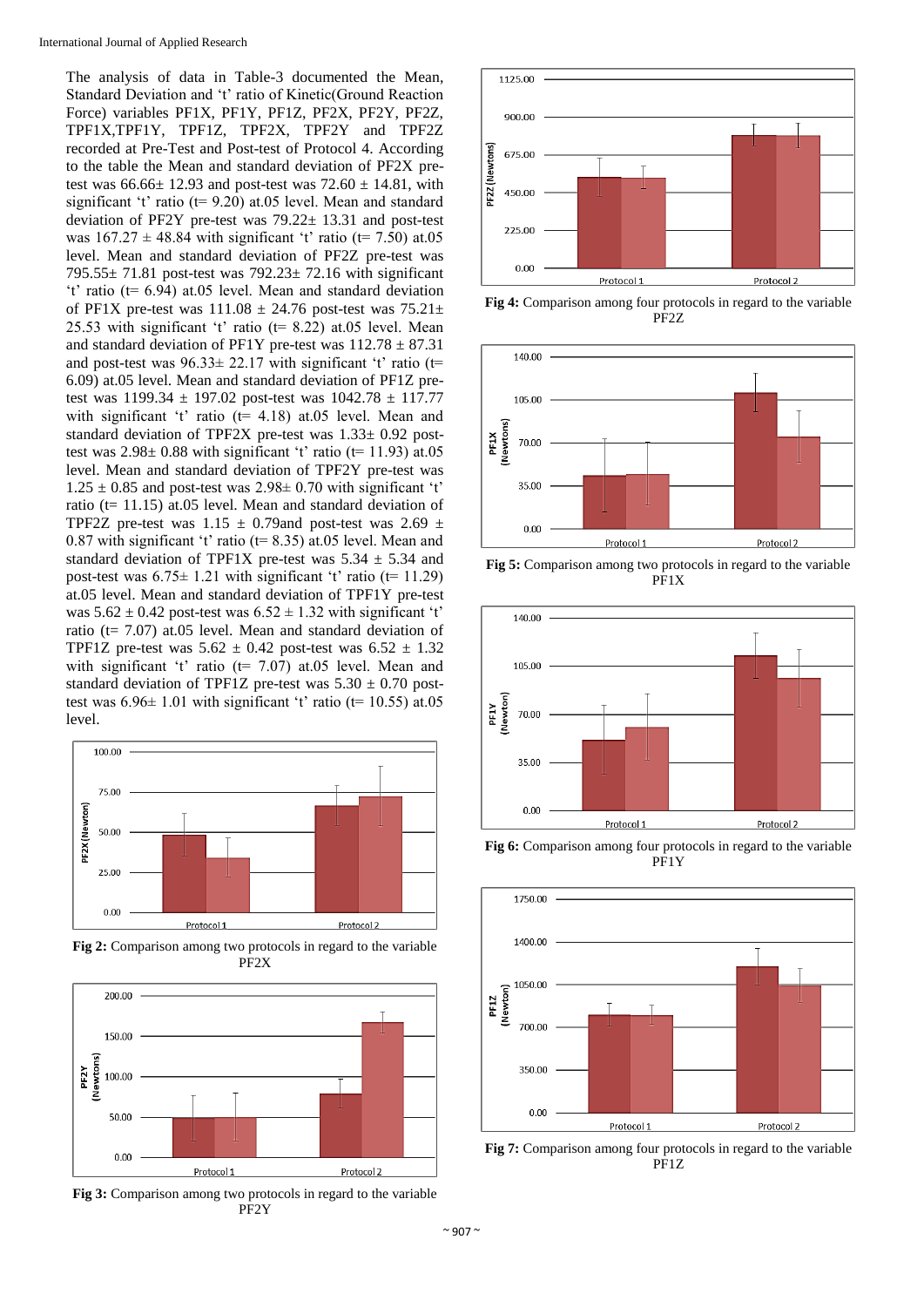

**Fig 8:** Comparison among two protocols in regard to the variable



**Fig 9:** Comparison among four protocols in regard to the variable TPF2Y



**Fig 10:** Comparison among two protocols in regard to the variable TPF2Z



**Fig 11:** Comparison among two protocols in regard to the variable TPF1X



**Fig 12:** Comparison among two protocols in regard to the variable TPF1Y



**Fig 13:** Comparison among two protocols in regard to the variable TPF1Z

The findings of the conducted study as a whole reflects that:

- 1. There was significant effect of step aerobics training (Protocol 1, Protocol 2) on the selected kinetic variables namely PF1X, PF1Y, PF1Z, PF2X, PF2Y, PF2Z, TPF1X, TPF1Y, TPF1Z, TPF2X, TPF2Y and TPF2Z.
- 2. A comparison among the two protocols of the selected kinetic (ground reaction force) variables projected that
- a) There was a decreasing trend following the adaptation and an increasing trend following the increase of intensity of step aerobic training in regard to the variable PF2X.
- b) There was an increasing trend following the adaptation and an increasing trend following the increase of intensity of step aerobic training in regard to the variable PF2Y.
- c) There was a decreasing trend following the adaptation and an increasing trend following the increase of intensity of step aerobic training in regard to the variable PF2Z.
- d) There was a decreasing trend following the adaptation and an increasing trend following the increase of intensity of step aerobic training in regard to the variable PF1X.
- e) There was an increasing trend following the adaptation and an increasing trend following the increase of intensity of step aerobic training in regard to the variable PF1Y.
- f) There was a decreasing trend following the adaptation and an increasing trend following the increase of intensity of step aerobic training in regard to the variable PF1Z.